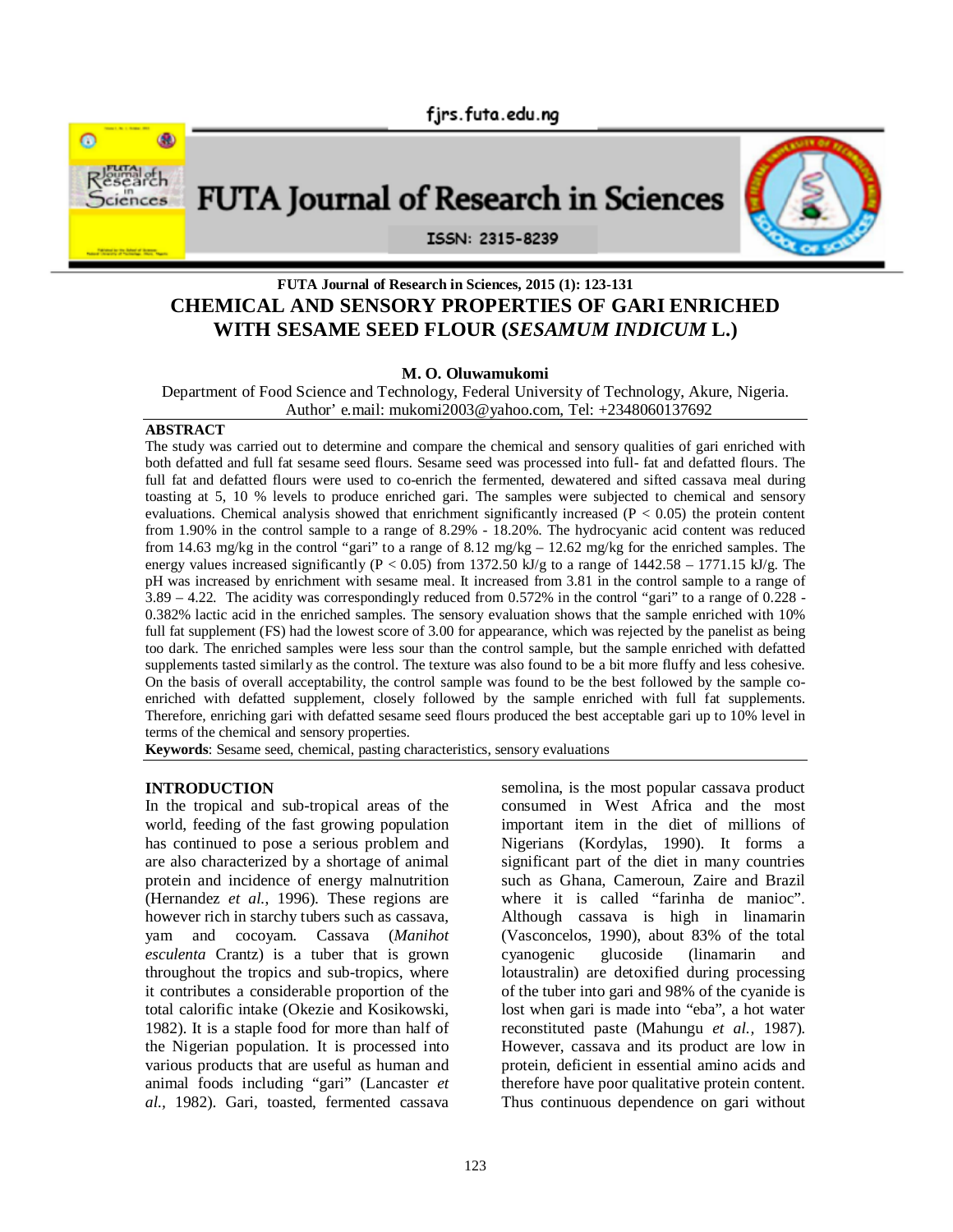supplementation with meat, fish and other protein- rich sources would result in protein deficiency. However, because of the high cost of animal protein the majority of the population cannot afford such supplementation of gari (Fashakin *et al.*, 1986; Aletor, 1993a). Supplementary protein sources must therefore be provided if cassava is to maintain its role as a major source of calories. Many attempts have been made to enrich cassava products with proteins from different vegetable sources in order to alleviate this problem (Edwards *et al.*, 1977; Oshodi, 1985; IITA, 1990; Sanni and Sobamiwa, 1994; Banjo and Ikenebomeh, 1996) but the use of sesame has not been exploited. Sesame being one of the world's most important oil seed crops offers good source of edible oil and nutrients for humans. It is extensively used in baked goods and confectionary product, whereas it is also a valuable feed for farm animals (Mukhopadhyay and Ray, 1999). It is also believed that it has effect on cholesterol level. With its high level of unsaturated acid (83%), it is believed to have reducing effect on coronary heart disease (Sirato-Yasumoto *et al*., 2001). With a positive amino acid structure, there is a high level of methionine and tryptophan which makes it an excellent protein complement to other plant proteins. Sesame seeds contain calcium, potassium, phosphorus, vitamin B complex and iron. It adds a unique nutty flavour with a crunchy sensation to a variety of food. Sesame, an oil seed rich in protein with good essential amino acid profile is potentially useful for this purpose. Since the unit cost of sesame protein is cheap compared with other vegetables and animal proteins, sesame seed flour will be an inexpensive high quality protein source in food fortification and enrichment programmes. The objectives of this study are therefore to process cassava into sesame seed (full fat and defatted) enriched gari at 5 and 10% supplementation level during toasting and compare the chemical and sensory qualities of the enriched with both the full fat and defatted flours.

#### **MATERIALS AND METHODS Materials**:

The materials used were cassava and sesame seed. The cassava (*Manihot esculenta* Crantz) were obtained from Federal University of Technology Teaching and Research farm, Akure, Nigeria; while the sesame seeds

(*Sesamum indicum* L) were purchased from Oba market in Akure, Ondo State, Nigeria. They were sorted, cleaned, packed and kept under refrigeration until use.

#### **Methods of Processing Sample preparation**

Selected sesame seeds were cleaned, toasted and then ground into a meal. The meal was divided into two in which one part was defatted and the other full fat was then added into the cassava mash at 5 and 10% levels. Sesame enriched gari was produced from cassava tubers using the amended methods of Banjoh and Ikenebomeh (1996) who produced soy-enriched gari and Oluwamukomi and Adeyemi (2012) using similar methods of enrichment. Cassava tubers were peeled manually with a sharp knife, washed and grated in a locally fabricated mechanical grater which was connected through a belt to a 7 hp driving motor (Agunbiade, 2001). They were then packed into Hessian sack and allowed to ferment for 72 hours after which they were pressed in a mechanical press (Addis Engineering Nig. Ltd, Nigeria) to dewater the mash. The dewatered wet cassava cakes were pulverized manually and sifted to remove the fibers. The sifted cassava meal obtained was enriched with full fat and defatted sesame meal at 5 and 10% supplementation levels (Oluwamukomi and Adeyemi, 2013). It was then toasted in a wide aluminum pan (called garifier) being heated over wood fire. The toasted sesame enriched gari was removed from the iron pot and allowed to cool. The cooled gari samples were then packaged in HDPE film and kept under refrigerated storage until ready for further analysis.

# **Analyses**

# **Chemical Composition**

The proximate compositions were determined according to the standard methods of AOAC (2000). The crude protein was determined by multiplying the total nitrogen by 6.25. The carbohydrate was obtained by difference. The energy values were calculated by multiplying with the Atwater factors of 16.80, 16.80 and 37.80 kJ for carbohydrate, protein and fat respectively. The pH was measured with a pH meter. The total cyanide (mg/100g) was determined by the standard method of (AOAC, 2000). The Phytic acid was determined by the method of Wheeler and Ferrel (1971). **Sensory Evaluation**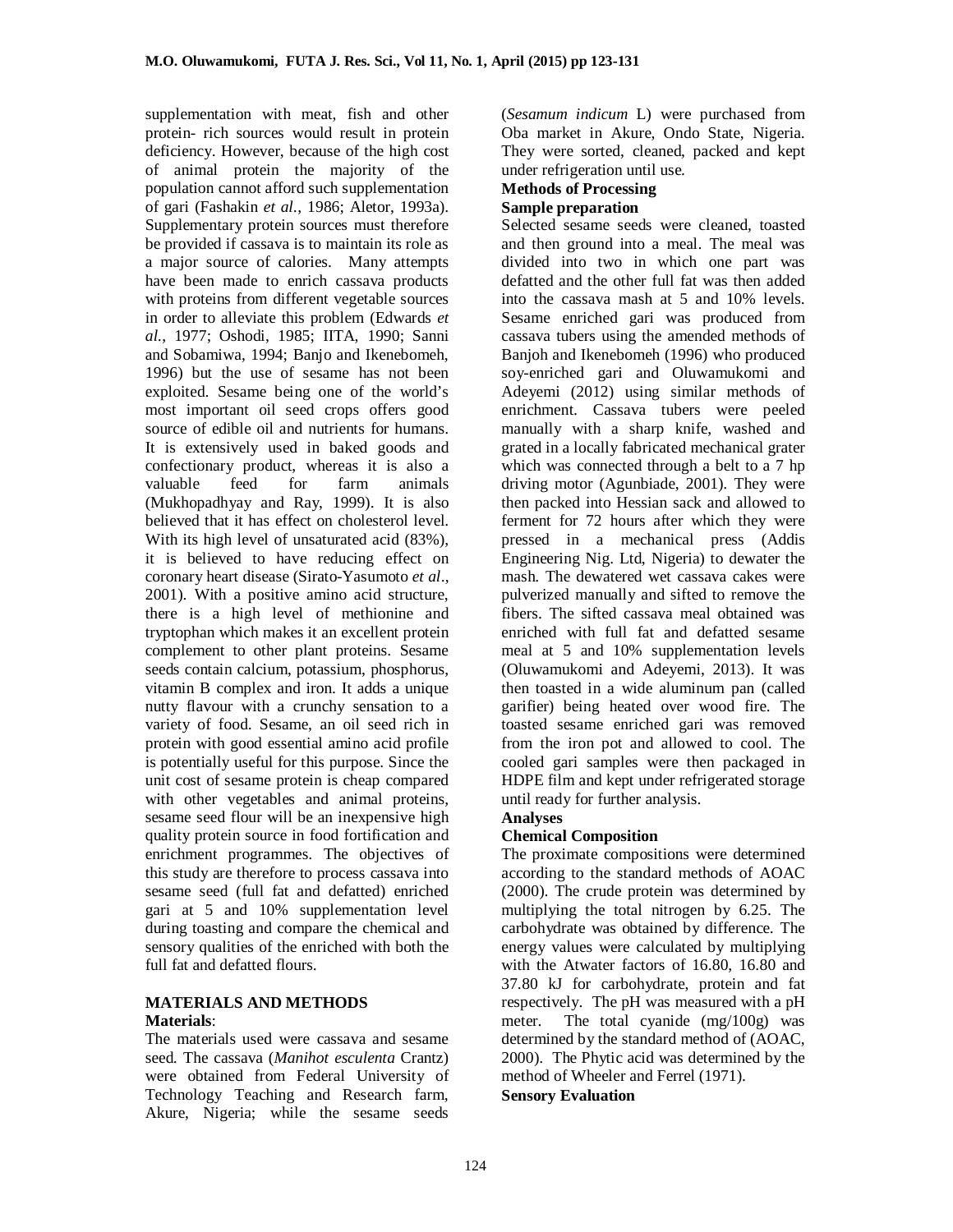Sesame enriched gari samples were reconstituted into 'eba' with boiling water in ratios 1:2.2 (w/v) using the method of Oluwamukomi *et al*. (2005). The reconstituted "eba" samples were evaluated in terms of colour, flavour, taste and overall acceptability by a trained panelist of ten people who were already used to the consumption of gari in form of "eba". Eba is a stiff dough prepared from gari by reconstituting it with hot water, after which it was mixed well with spoon to form a stiff dough. The stiff dough is usually consumed by dipping it in a soup made from a mixture of vegetables, meat, pepper, tomatoes, onion, salt and other seasoning blends (Collins and Temalilwa, 1981). The parameters were scored on a 9 point Hedonic scale ranging from  $1=$  disliked extremely to  $9=$  liked extremely (Larmond, 1977). The mean scores

were subjected to analysis of variance (ANOVA) and separated by Duncan multiple range tests.

#### **Statistical Analysis**

All results were reported as means of replicate analysis. Data obtained were subjected to one way Analysis of Variance (ANOVA) using SPSS version 17 to determine significant differences ( $P < 0.05$ ). Differences between means obtained from the ANOVA were ascertained using Duncan's Multiple Range Tests (Steel *et al.,* 1997).

#### **RESULTS**

#### **Chemical composition**

The results of the chemical composition of gari enriched with sesame seed meal is<br>presented in the Table 1. presented in the Table 1.

| Table 1: Chemical composition of sesame enriched gari |  |  |  |  |  |  |  |  |
|-------------------------------------------------------|--|--|--|--|--|--|--|--|
|-------------------------------------------------------|--|--|--|--|--|--|--|--|

| <b>PARAMETERS</b>                    | <b>CONTROL</b><br><b>FULL FAT</b> |                   | <b>DEFATTED</b>     |                    |                    |
|--------------------------------------|-----------------------------------|-------------------|---------------------|--------------------|--------------------|
|                                      |                                   | <b>SAMPLE</b>     |                     | <b>SAMPLE</b>      |                    |
|                                      |                                   | 5%                | 10%                 | 5%                 | 10%                |
| Crude protein%                       | $1.90 \pm 0.02$ d                 | $8.29 \pm 0.02c$  | $10.62 \pm 0.02$ bc | $12.793 \pm 0.02b$ | $18.20 \pm 0.02a$  |
| Fat content%                         | $0.33 \pm 0.02d$                  | $10.20 \pm 0.02b$ | $16.01 \pm 0.02a$   | $5.42 \pm 0.02c$   | $7.01 \pm 0.02c$   |
| Ash content %                        | $1.20 \pm 0.03c$                  | $2.06 \pm 0.02 b$ | $2.58 \pm 0.02 b$   | $7.51 \pm 0.03a$   | $6.04 \pm 0.03a$   |
| Crude fibre %                        | $5.03 \pm 0.03a$                  | $4.37 \pm 0.02b$  | $4.60 \pm 0.23 b$   | $4.40 \pm 0.03$    | $4.65 \pm 0.03 b$  |
| Moisture content<br>$\frac{0}{0}$    | $10.90 \pm 0.03a$                 | $8.20 \pm 0.02b$  | $5.36 \pm 0.02d$    | $7.33 \pm 0.02c$   | $4.05 \pm 0.02e$   |
| Carbohydrate %                       | $80.64 \pm 0.02a$                 | $66.88 \pm 0.02b$ | $60.83 \pm 0.02$ d  | $62.55 \pm 0.02c$  | $60.05 \pm 0.02$ d |
| Energy $(kJ/gm)$                     | 1372.50±0.02e                     | $1617.02\pm0.01b$ | $1771.15 \pm 0.02a$ | $1442.58\pm0.01d$  | 1549.49±0.01c      |
| pH                                   | $3.81 \pm 0.02$ d                 | $4.16 \pm 0.03 b$ | $4.17 \pm 0.02a$    | $3.89 \pm 0.02c$   | $4.22 \pm 0.02a$   |
| Titratable acidity<br>(%lactic acid) | $0.572 \pm 0.03a$                 | $0.232 \pm 0.03$  | $0.291 \pm 0.04$    | $0.382 \pm 0.02$   | $0.228 \pm 0.03$   |
| %Phytate                             | $0.196 \pm 0.02c$                 | $0.210 \pm 0.02b$ | $0.330 \pm 0.02a$   | $0.231 \pm 0.02b$  | $0.290 \pm 0.03a$  |
| Hydrocyanic<br>acid<br>(mg/kg)       | $14.63 \pm 0.02a$                 | $8.12 \pm 0.04$ d | $9.21 \pm 0.03$ d   | $12.13 \pm 0.03c$  | $12.62 \pm 0.03 b$ |

Values are means of 3 replicate readings

a,b,c \*Means followed by different letters in a column are significantly different (P  $\leq$  0.05) ± Standard errors of mean

KEY:

| 5%FS= Full-Fat Sesame Enriched Gari   | $5\%$ DS= Def  |
|---------------------------------------|----------------|
| 10% FS= Full-Fat Sesame Enriched Gari | $10\%$ DS = De |

fatted Sesame Enriched Gari fatted Sesame Enriched Gari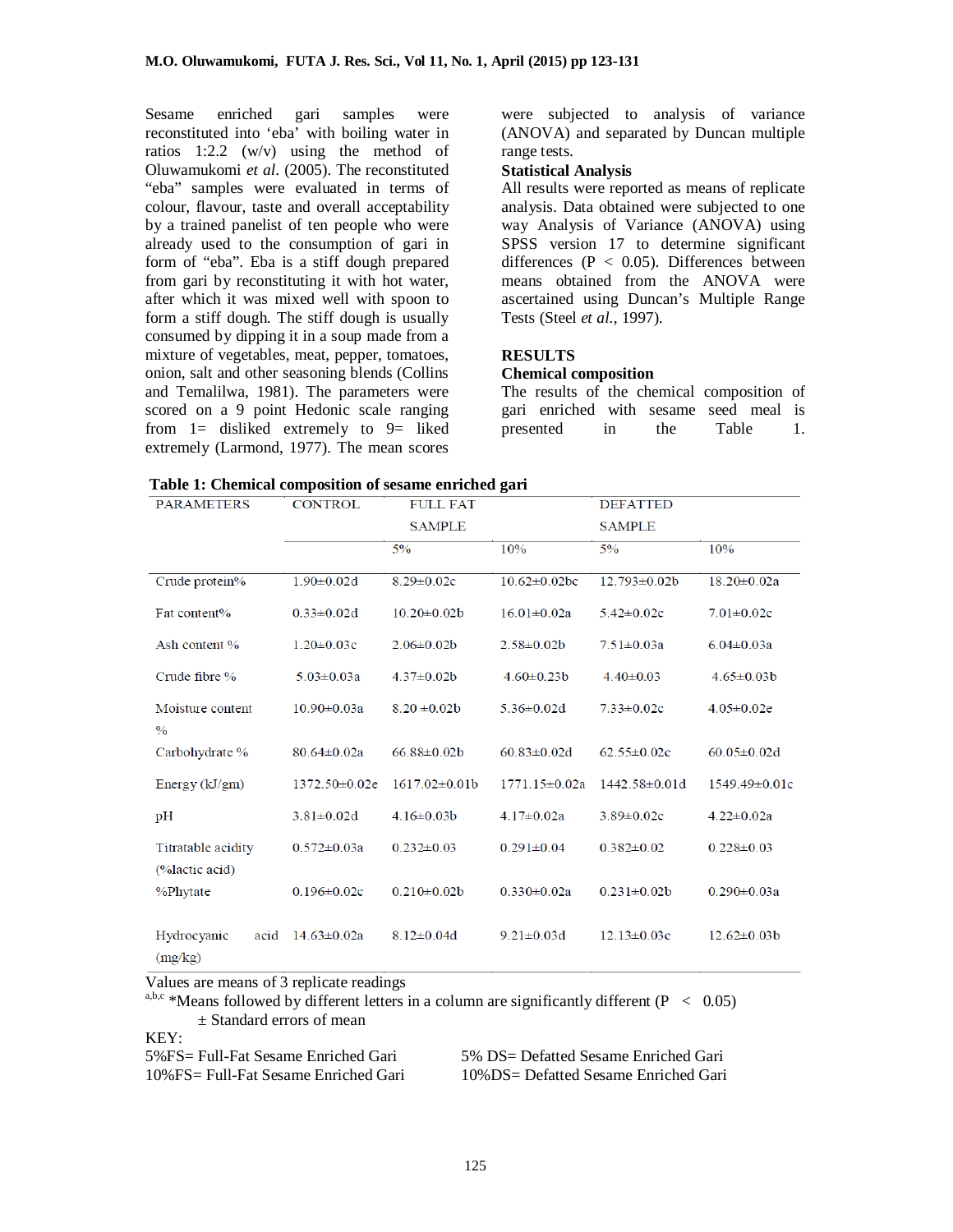| Samples Flavour |                                                        | Colour                                          | Taste | Texture                                                                 | Overall |
|-----------------|--------------------------------------------------------|-------------------------------------------------|-------|-------------------------------------------------------------------------|---------|
| <b>CONTROL</b>  | $7.02 \pm 0.02a$ $7.23 \pm 0.01a$                      |                                                 |       | $7.13 \pm 0.01^a$ 6.56 $\pm$ 0.01a 7.43 $\pm$ 0.01a                     |         |
| 5% FS           |                                                        | $4.05 \pm 0.01^{\circ}$ $4.30 \pm 0.02^{\circ}$ |       | $3.00 \pm 0.02^{\circ}$ $3.55 \pm 0.01^{\circ}$ $4.30 \pm 0.01^{\circ}$ |         |
| $10\%$ FS       |                                                        | $4.40\pm0.01^{bc}$ 3.00 $\pm0.01^{d}$           |       | $3.50\pm0.02^c$ $3.80\pm0.02^c$ $3.60\pm0.02^c$                         |         |
| $5\%$ DS        | $5.05 \pm 0.02^{\text{bc}}$ $3.90 \pm 0.02^{\text{c}}$ |                                                 |       | $3.90\pm0.01^c$ $4.95\pm0.01^b$ $4.70\pm0.02^b$                         |         |
| $10\%$ DS       |                                                        | $5.80 \pm 0.01^b$ $5.3 \pm 0.01^b$              |       | $5.35\pm0.02^b$ $5.10\pm0.02^b$ $5.35\pm0.01^b$                         |         |

**Table 2: Means panel scores for Reconstituted Gari ("sesame eba") enriched with defatted and full fat of sesame meals.**

Values are means of 20 panelists scores

a,b,c \*Means followed by different letters in a column are significantly different ( $P < 0.05$ ) ± Standard errors of mean

KEY:<br>5%FS= Full-Fat Sesame Enriched Gari

 $5\%$   $DS=$  Defatted Sesame Enriched Gari 10%FS= Full-Fat Sesame Enriched Gari 10%DS= Defatted Sesame Enriched Gari

**Protein Content**: Enrichment significantly increased the protein content from 1.90% in the control sample to a minimum of 8.29% for "gari" enriched with 5% full fat sesame seed meal and a maximum of 18.20% for gari enriched with 10% defatted sesame seed flour  $(P < 0.05)$ . This means that the defatted samples had the highest mean protein content followed by those with full fat supplements (p  $< 0.05$ ).

Fat content: The fat content significantly increased from 0.33% in the control sample to a range of  $5.42 - 7.01\%$  in defatted samples and a range of  $10.20 - 16.01\%$  in full fat samples ( $P < 0.05$ ). The higher the level of enrichment, the higher the fat content  $(P <$ 0.05).

Ash content: Enrichment significantly increased the ash content of the gari sample (P  $<$  0.05). It significantly increased from 1.20% in the control "gari" to a minimum of 2.06% in "gari" enriched with 5% full fat sesame flour to a maximum of 2.58% in "gari" enriched with 10% full-fat flour. Defatting also significantly caused an increase in the ash content from a range of 6.04 -7.51% in the defatted samples ( $P < 0.05$ ).

**Crude fibre:** Crude fibre lightly decreased from a value of 5.03% to a range of 4.37% in sample with 10%full fat flour to 4.65% in the sample with 5% defatted flour sample.

**Carbohydrate content:**The carbohydrate content was significantly reduced from

80.64% to a minimum value of 60.05% in the sample enriched with 10%defatted sesame meal and the maximum value of 66.88% in the sample enriched with 5% full fat sesame meal  $(P < 0.05)$ . The higher the level of enrichment the lower the carbohydrate content. Defatting caused a decrease in the carbohydrate content and a corresponding increase in the protein contents.

**Total energy value***:* The energy values increased significantly  $(P < 0.0.5)$  from 1372.50 kJ/g to a range of minimum value of 1442.58 kJ/g in the "gari" sample enriched with 10%defatted supplement and a maximum value of 1771.15 kJ/g in the sample enriched with 10%full fat meal. The higher the fat content the higher the energy values.

# **Hydrocyanic acid (HCN):** The

hydrocyanic acid content was consistently lower in all the enriched samples than the control "gari". HCN was reduced from 14.63mg/kg in the un-enriched "gari" to a range of 8.12mg/kg for sample toasted with 5% full fat to 12.62mg/kg for sample toasted together with defatted sesame meal.

**pH**: The pH of "gari" was increased by enrichment with sesame meal. It increased from 3.81 in the control sample to the minimum value of 3.89 in the sample enriched with full fat supplement after toasting and the maximum value of 4.22 in the sample toasted together with defatted meal. The acidity was correspondingly reduced from 0.572% in the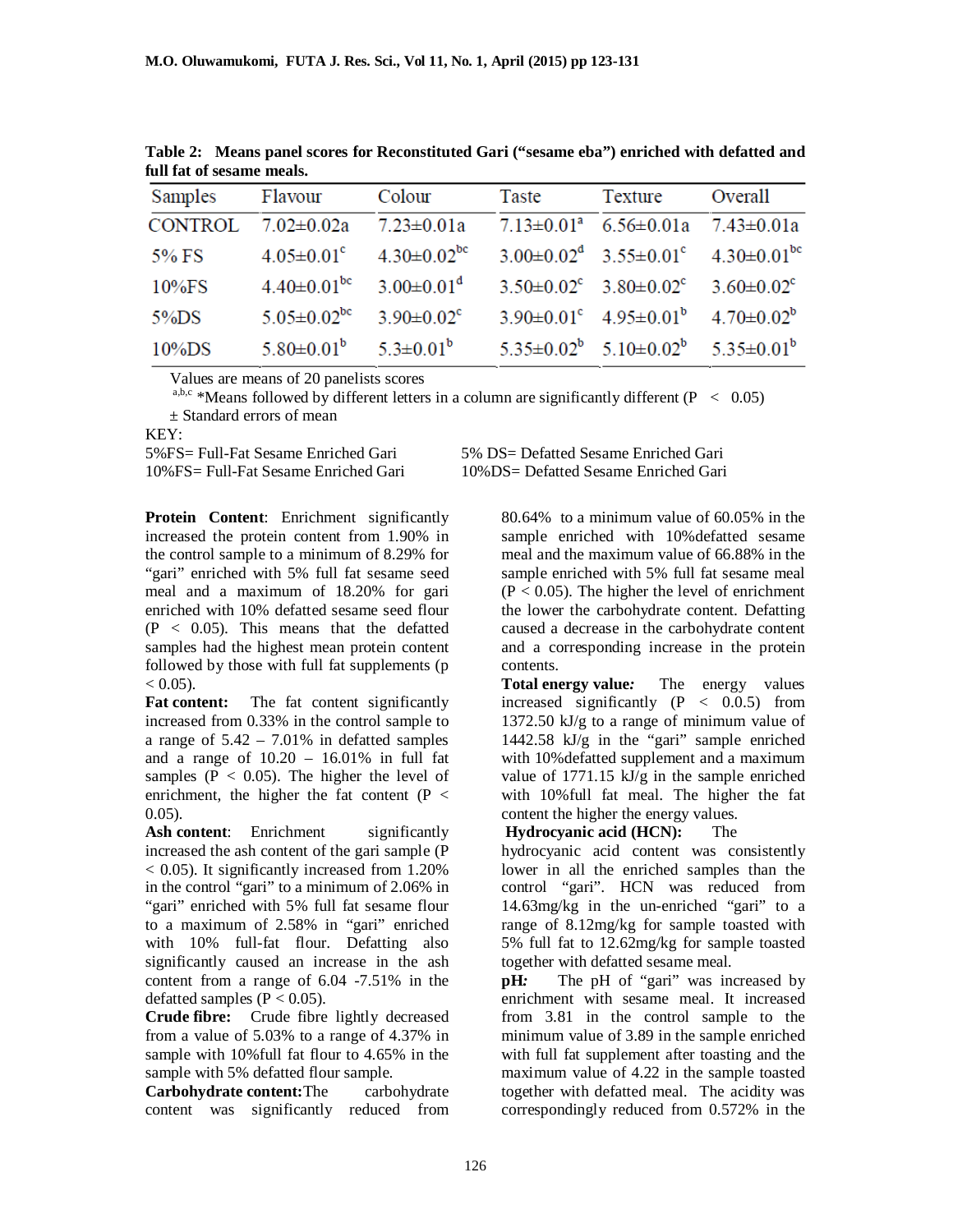control "gari" to a minimum value of 0.228% lactic acid in the sample toasted together with defatted sesame meal and a maximum value of 0.382% in the sample enriched with full fat sesame meal before fermentation.

#### **Sensory properties of the reconstituted sesame-enriched gari ('sesame eba')**

The result of sensory properties of the reconstituted sesame enriched gari ('sesame eba') are shown in Table 2. There were significant differences between the 'eba' (stiff paste) made from un-enriched (Control) and the enriched gari samples ( $P \le 0.05$ ). On the basis of appearance, the control sample with no supplement was significantly scored better than the enriched gari ( $P < 0.05$ ). Enrichment reduced the mean panel scores showing that they were less accepted than the control sample in term of appearance. The panel scores was reduced from a range of 6.56 - 7.43 in the control sample to a range of 3.00 to 5.80 in the samples enriched with sesame seed flour supplements. The sample enriched with 10% Full fat supplement had the lowest score of 3.00 for appearance, which was rejected by the panelist as being too dark. Similarly the texture of the eba from the sesame enriched gari was significantly different from the control ( $P < 0.05$ ). When the reconstituted eba was finger tested to show how soft or thick, smooth or gritty the sample was, the texture of the enriched gari was found to be softer than the control. On the basis of taste, the control was also found to be the best closely followed by the sample enriched together with the 5% defatted supplement. There were significant differences ( $P < 0.05$ ) between the control (unenriched) and the enriched products. Sample with 10% defatted supplement was the closest to the control in terms of all the sensory parameters.

# **DISCUSSION**

#### **Chemical composition of sesame enriched gari**

Enrichment significantly increased the protein content of the samples. The higher values of proteins in the "gari" with defatted supplements might have been due to the removal of the oil in the supplement thus increasing the values of the protein contents (Iwe and Onuh, 1992). The increase in protein content is attributable to the incorporation of sesame meal in the blend which served as a

plant protein supplement. Therefore enrichment of "gari" with sesame meal produced "gari" of higher nutritional value. The protein contents of the defatted blends were in the range of 11-14% recommended for growth by Beaton and Swiss (1974) and still within the range of PAG (1971). Therefore, samples from the "gari" from the defatted supplement may be inferred as capable of supporting growth in school age children who often consume "gari" as a convenience food. This increase in the fat content in "gari" enriched with full fat supplement might have been as a result of the contribution of the oil in the full fat sesame seed supplement which is more than 45% fat content (Nyotu *et al*., 1996). This shows that the ash contents of "gari" with defatted residues were higher than those of "gari" enriched with full fat supplements. This is similar to the findings of Edem *et al*. (2002), who increased the ash content of "gari" to 5.17% and 5.58% by fortifying with 10% and 15% soy meal respectively. This is also true of some food products other than "gari". Iwe and Onadipe (2001) increased the ash contents of sweet potato from  $2.2\%$  to  $2.5\%$  - 4% by supplementing it with soy meal up to 25% level. Enrichment also decreased the fibre content of gari. This showed that enrichment with sesame supplement reduced the fibre content of "gari". This reduction of the fibre content might have been due to the dilution effect of the supplement on the fibre content of "gari". The high crude fibre contents which range from 3.67% to 3.94% when compared with the control sample indicated that they are important dietary fibre which can be used to reduce the problem associated with the excess deposit of fats in the body tissues (Ezeike, 1995). This shows that enrichment reduced the carbohydrate contents of cassava products and gave protein enrichment to solve malnutrition problem such as kwashiorkor (Okezie and Kosikowski, 1992). . The increase and the higher values of energy in the "gari" with full fat supplement might have been due to its oil content since oil has twice the energy for the same quantities for both protein and carbohydrate (Osborne and Voogt, 1978). It could be inferred that "gari" enriched with defatted sesame meal was the richest in terms of the protein and ash contents, while "gari" enriched with full fat supplement was highest in fat content and total energy values while the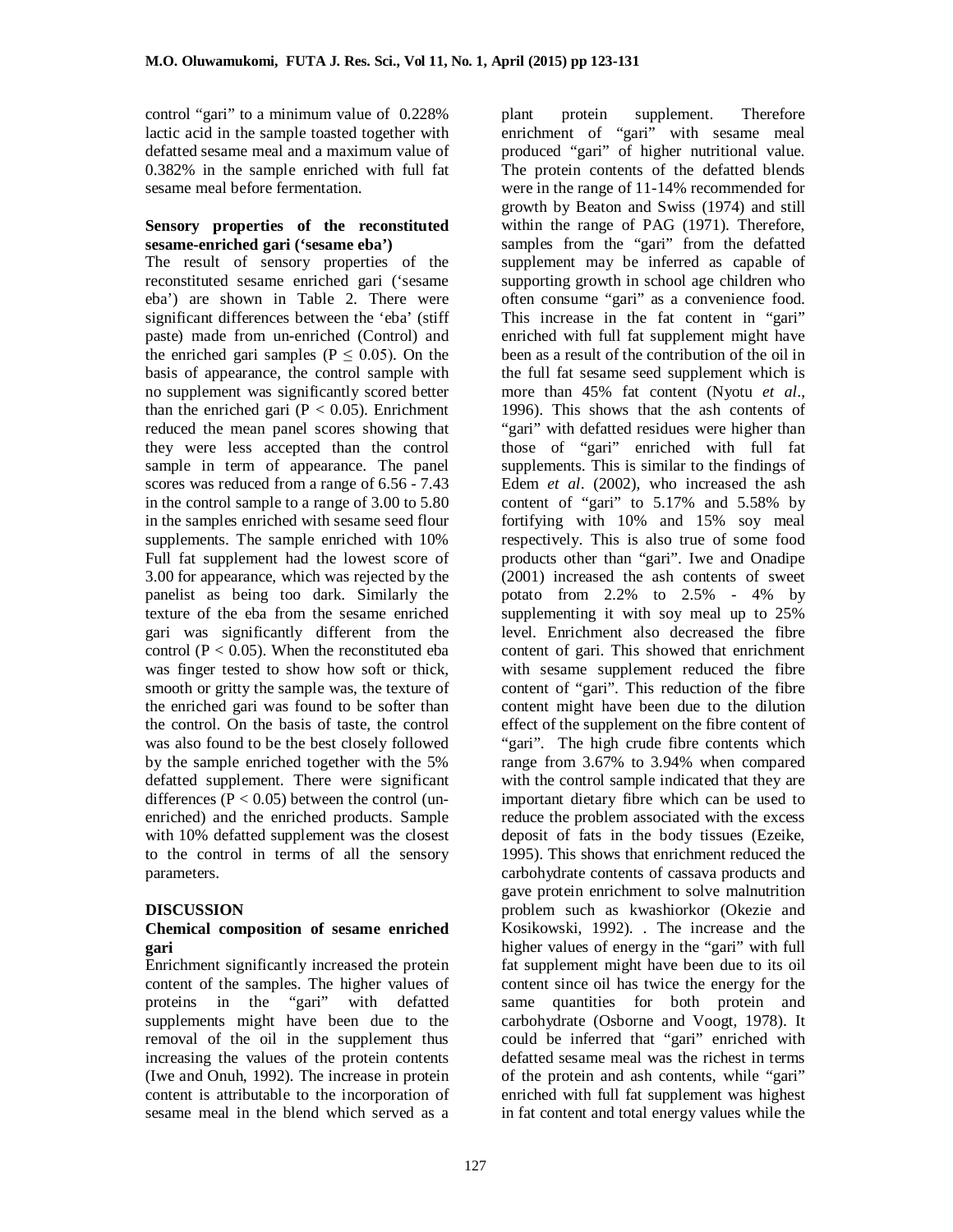un-enriched (control) "gari" had the highest crude fibre and carbohydrate contents. This shows that "gari" enriched with defatted meal seemed to be the best sample in terms of the proximate composition.

The hydrocyanic acid contents were consistently lower in the enriched samples. The values were lower than the recommended values of 20.0 mg/kg (Ingram, 1975, CODEX STAN 151, 1995 and NIS 181, 2004) and the lethal dose of 40-60 mg/kg suggested for adult (Obioha,1972). They were lower than the range in values of  $0.00 - 32.00$  mg/kg reported in earlier studies by Oke (1994), Aletor (1993a & b) and Adindu *et al*. (2003). The decrease in hydrocyanic acid values might have been due to the dilution effect of the sesame seed protein in the supplements as observed by earlier workers in soy enriched gari (Sanni and Sobamiwa, 1994; Oluwamukomi *et al.*, 2005). Sanni (1991) observed that after 3 days of fermenting cassava, "gari" had a total cyanide content of 20.0 and 7.0 mg/kg during the dry and wet seasons respectively. Sanni and Sobamiwa (1994) also observed that the cyanide content of soy-enriched "gari" was reduced with increasing protein content. However the type of supplement added whether full fat or defatted did not have any significant effect on the hydrocyanic acid content  $(P > 0.05)$ .

There was a general increase in pH and decrease in acidity with enrichment. This showed that enrichment with sesame meal tended to make the "gari" less acidic by the dilution effect of the supplements. The general increase in pH and the corresponding decrease in the acidity with enrichment might have been due to the dilution effect of the sesame supplement which indirectly responsible for the reduced sourness in the enriched "gari" samples (Banjo and Ikenebomeh, 1996). This reduction made the acidity to be much lower than the recommended range values of 0.9 - 1.2% (Edwards *et al*., 1977) and 0.6% - 1.0% (CODEX STAN 151, 1989, Rev. 1995). This was noticed in the reduction of the sour taste of the sesame "gari" which was an important parameter of sensory quality of "gari". This reduction might have been due to the differences in the number of days of fermentation and the dilution effect of the sesame meal supplements. This had also been observed to be due to the production of ammonia from the sesame protein degradation

(Banjoh and Ikenebomeh, 1996; Reddy *et al.*, 1986). The pH and acidity values obtained indicated that the samples were in acidic range and may be stable against spoilage microbes.

#### **Sensory properties of the reconstituted sesame enriched gari ("sesame eba")**

It was observed that there was a significant difference between the 'eba' made from unenriched (control) and the enriched gari granules ( $P < 0.05$ ). It has been observed that consumers usually judge gari quality based on its appearance, colour and particle size but with particle size being the mostly used attributes of quality (Blanchard *et al*, 1994). In the case of reconstituted gari ("eba"), finger feel and mouth feel (texture) are its most important eating qualities (Oluwamukomi *et al.,* 2005). Eba should not be too soft or too sticky when tested by the finger and it should have a smooth feel in the mouth and be easily swallowed with soup usually without chewing when put in the mouth as a round ball (Almazan, 1992). The sensory characteristics of enriched eba however depend on the level of the enrichment. On the basis of appearance, the control sample with no supplement was significantly scored better than the enriched gari ( $P < 0.05$ ). This is slightly different from the findings of Oluwamukomi *et al.* (2005) and Collins and Temalilwa (1981) who found out that there was no difference in the control and soy-enriched gari with soy flour up to 10% enrichment and Banjo and Ikenebomeh (1996) up to 15% enrichment level. Enrichment with sesame flour in this study reduced the mean panel scores, showing that they were less accepted than the control sample in term of appearance. The panel scores were reduced from a range of 6.56 - 7.43 in the control sample to a range of 3.00 to 5.8 in the enriched samples. The sample enriched with 10% Full fat supplement had the lowest score of 3.00 for appearance, which was rejected by the panelist as being too dark. This darkness in color might have been as a result of the toasting effect on the oil component. Toasting of the sesame seed could have led to Maillard reaction or lipid oxidation with attendant darkening of the colour (Ihekoronye and Ngoddy, 1985). Similarly the texture of the eba from the sesame gari was significantly different from the control  $(P <$ 0.05). When the reconstituted eba was finger tested it was found to be softer than the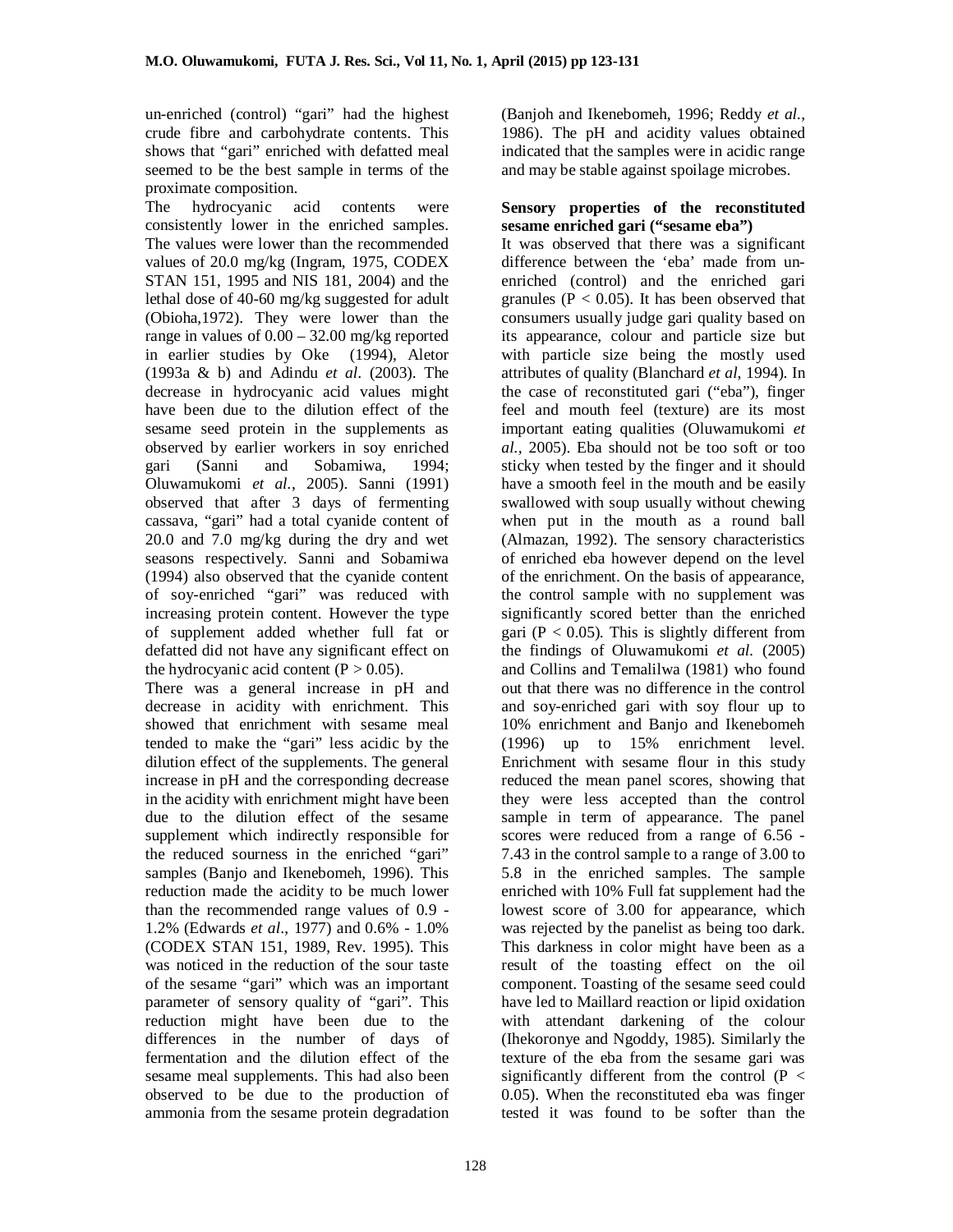control. The texture was a bit more fluffy and non cohesive. However at the 10% enrichment level it was still acceptable as the control sample for both the full fat and the defatted sesame enriched gari. On the basis of taste, the control was also the best closely followed by the sample enriched together with the 5% defatted supplement. The enriched samples were less sour than the control sample, but the sample enriched with defatted supplements both 5% and 10% still tasted as the control. The flavor of the enriched gari were significantly different from that of the control sample ( $P < 0.05$ ). On the basis of overall acceptability, the control sample was found to be the best closely followed by the gari enriched with defatted supplement the sample with full fat supplement being the worst. Samples enriched with full fat sesame supplements were dark brown in colour, less sour when tasted and softer in texture when reconstituted into "eba". These are contrary to good qualities of gari that consumers usually look out for. These observations were consistent with previous findings of previous workers on soy-enriched gari samples (Oluwamukomi *et al.*, 2005; Oluwamukomi and Adeyemi, 2013; Banjo and Ikenebomeh, 1996 and Oshodi, 1985).

# **CONCLUSION**

It can be concluded from this study that in terms of chemical composition, enriching gari with sesame seed protein meals increased the protein, fat contents and pH of gari significantly. However there was a corresponding decrease in carbohydrate, titratable acidity and fibre contents. Defatted samples have lower values of pH and higher values of protein, carbohydrate and HCN. In terms of sensory parameters, enrichment produced gari of comparable acceptability in terms of flavor and taste but less acceptable in terms of colour and texture. However using defatted supplements produce a better product than those of full fat supplement in terms of colour, taste and texture. Gari enriched with full fat sesame meal at 10% level was least accepted in term of colour. Therefore, enriching gari with defatted sesame seed meals produced the best acceptable gari up to 10% level in terms of the physicochemical and sensory properties.

- **A.O.A.C** (2000). Official method of Analysis  $(17<sup>th</sup>$  edition). Association of Official Analytical Chemist. Washington D.C USA.
- **Adindu, M.N., Olayemi, F.F. and Nze-Dike, O.U.,** (2003). Cyanogenic potential of some cassava products in Port Harcourt markets in Nigeria. Journal of Food Composition and Analysis **16**, pp. 21–24. doi:10.1016/S0889-1575(02)00128-X
- **Agunbiade, S. O.** (2001).Effect of fermentation period on the physicochemical properties of gari*.* Bioscience Research Communications 13 (1):65-71.
- **Aletor, V.A**. (1993a). Cyanide in garri. 1. Distribution of total, bound and free<br>hydrocyanic acid in commercial garri, and commercial garri, and the effect of fermentation time on residual cyanide content. International Journal of Food Sciences and Nutrition 44: 281–287.
- **Aletor, V.A**., (1993b). Cyanide in gari. II. An assessment of some aspects of the nutrition biochemistry and hematology of rats fed gari containing varying residual cyanide levels. International Journal of Food Sciences and Nutrition 44: 289-295
- **Almazan, T.** (1992). Influence of cassava variety and storage on gari quality. Tropical Agriculture. (Trinidad) 69 (4): 386-390
- **Banjoh, N.O. and Ikenebomeh, M. J**. (1996). Comparison of 3 methods for the preparation of Sesame gari from cassava and sesame bean mash. Journal of Food Science and Technology 33(4): 440-442.
- **Beaton H and Swiss, L.D** (1974)Estimation of protein energy ratio. American Journal of Clinical Nutrition 27:485-489*.*
- **Blanchard, A.F.J., Daniyan, M.T.,Poulter, N. and Taylor, .A.J**. (1994). Quality of Cassava in Sierra Leone*.* Journal of Science, Food and Agriculture 64**:** 426-432.
- **CODEX STAN 151,** (1989), Rev. 1- 1995) Codex Alimentarius Commission Standard for gari. Pp  $1-6$ .
- **Collins, J.L. and Temalilwa, C.R.** (1981). Cassava (Manihot escalenta crantz) flour fortification with soy flour. Journal of Food Science 46: 1025.
- **Edem, D. O., Ayatse, J. O. I and Itam, E. H.** (2002). Effect of soy protein supplementation on the nutritive supplementation on the value of 'gari' (farina) from *Manihot esculenta*. Food Chemistry 75:57-62

# **REFERENCES**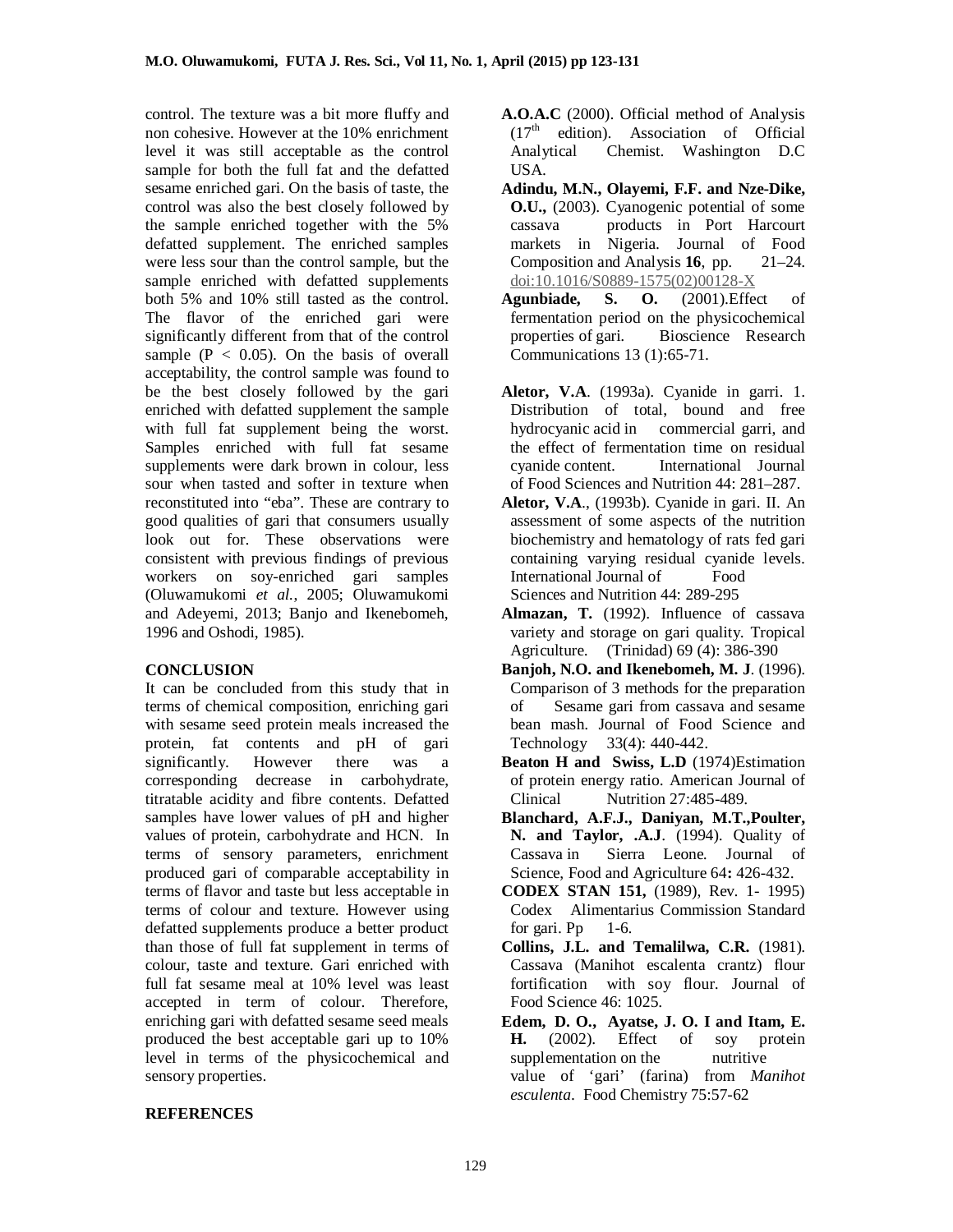- **Edwards, C.C, Onyekwere, O. O., and Akinrele, I. A.** (1977). Preliminary studies on protein enrichment of gari with peanut grits: 1. Formulation, characterization and organoleptic evaluation. Proceedings of Nigerian. Institute Food Science and Technology 1:95-102.
- **Ezeike, G.O.I** (1995). Handbook of food and food component, Academic Press.
- **Fashakin, J.B., Awoyefa, M.B and Furst, P**. (1986): The application of protein concentrates from locally available legumes in development of weaving foods. Journal of Nutrition Science Ernahrinswisse 25: 220 – 227.
- **Hernández, I. Montalvo, V. Sonsa, A and**  Sotela, A. (1996). The protein efficiency ratio of 30:70 mixtures of animal: vegetable protein are similar or higher than those of the<br>animal foods alone. Journal of foods alone. Journal of Nutrition 126: 574 – 581.
- **Ihekoronye, A.I and Ngoddy, P.O** (1985): Integrated Food Science and Technology for<br>Tropics (1<sup>st</sup> ed) Macmillan Publisher Ltd. ed) Macmillan Publisher Ltd. London
- **IITA**, (1990). Cassava in tropical Africa. A reference manual , Chayce Publication Services, UK
- **Ingram, J.S** (1975): Standard specifications and quality requirements for processed cassava products. Tropical product Institute, London pp  $11 - 12$ .
- **Iwe, M.O. and Onadipe, O.O.** (2001).Effect of addition of extruded full fat soy flour into sweet potato flour on functional properties of the mixture. Journal of Sustainable<br>Agriculture and Environment Agriculture and 3(1):109-117.)
- **Iwe, M. O. and Onuh, J. O**. (1992). Functional and sensory properties of soybean and sweet potato flour mixtures. Lebesm-Wiss. U.Technol., 25:569-573.
- **Kordylas, J.M.** (1990). Processing and preservation of tropical and sub-tropical foods. , Macmillan, London and Basingstoke.
- **Lancaster, P.A., Ingram, J.S., Lim, M.Y. and Coursey, D.G.** (1982), Traditional cassava based foods. Survey of processing techniques. Economic Botany 36: 12–45.
- Larmond, E (1977). Methods of sensory testing. In : *Laboratory methods for sensory evaluation of foods. Publication 1637.* Ottawa, Canadian dept of Agric.
- **Mahungu, N, Yamguchi Y, Almazan, A and Hahn, S** (1987). Reduction of cyanide during processing of cassava into some traditional African foods. Journal of Food and Agriculture 1: 11– 15.
- **Mukhopadhyay, N. and Ray, A. K**.(1999). Effect of fermentation on the nutritive value of sesame seed meal in the diets for rohu, *Labeo rohita* (Hamilton), fingerlings, Aquaculture Nutrition 5:229-236.
- **NIS 181** (2004) Standard for "gari". In: Standard for cassava products and guidelines for export. Sanni *et al.,* (2005). (Eds). IITA, Ibadan, Nigeria
- **Nyotu, H. G., Alli, I and Paquette, G** (1996). Soy supplementation of a maize based Kenyan food (Ugali). Journal of Food Science. 51 (%): 1204-1206.
- **Obioha, F. C.** (1972). Utilization of cassava as human food. In *"A literature Review and research Recommendations on cassava."*. p. 131. Agency for International Development Contract csd/2497. University of Georgia, Athens. GA.
- **Oke, O.L.** (1994): Eliminating cyanogens from cassava through processing, technology and tradition. Acta Horticulture 375: 163 – 174.
- **Okezie, B.O and Kosikowski, E.W** (1982): Cassava as food. Critical review in Food Science and Nutrition 17: 259-275.
- **Oluwamukomi, M.O., Adeyemi, I.A and Oluwalana, I.B,**(2005). Effects of soybeans supplements on physiochemical and sensory properties of gari. Applied Tropical Agriculture 10: 38- 50
- **Oluwamukomi, M. O**.**and Adeyemi, I. A.** (2012). Effect of Antioxidant (BHT) inclusion, Temperature and Packaging on the Flavour Score and Shelf life Prediction of Soy-melon Enriched "Gari". European Journal of Experimental Biology 2 (3):440-448
- **Oluwamukomi, M. O. and Adeyemi, I. A**. (2013). Physicochemical Characteristics of "Gari" Semolina enriched with different types of Soy-melon supplements. European Journal of Food Research and Review 3(1): 50-62
- **Onwueme, I.C** (1978) Tropical root tubers. The Camelot process Ltd, South Amptner, Britain.pp 65-67.
- **Osborne, D. R. and Voogt, P.** (1978). Calculation of calorific values. In: *The*